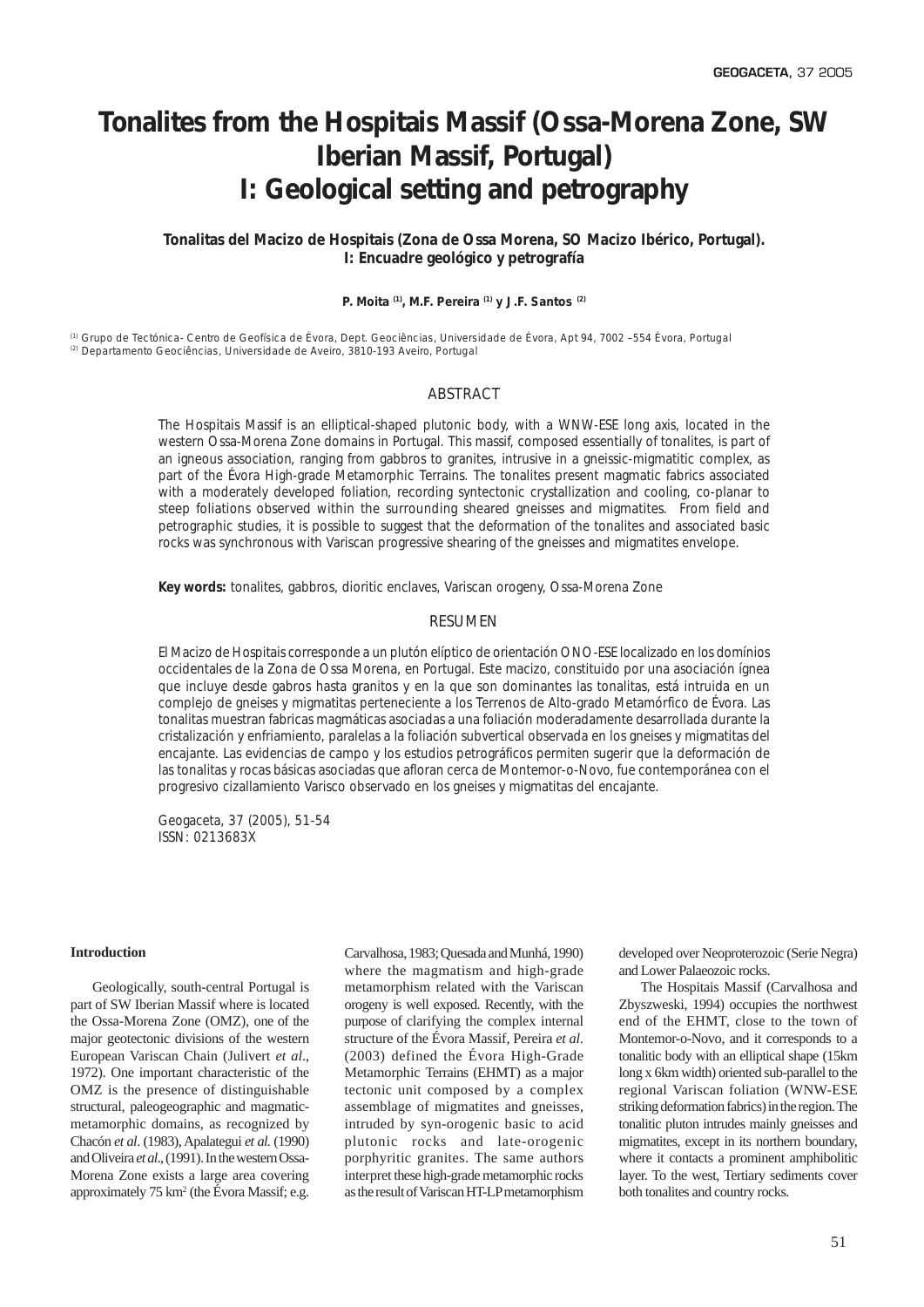

**Fig. 1.- a) Geological sketch map of the Évora Massif located at the westernmost domains of the Ossa-Morena Zone (OMZ). b) Simplified geological map of the Évora Massif with the subdivision in two major tectonic units: the Évora high-grade Metamorphic Terrains (EHMT) and the Montemor-o-Novo Shear Zone (MNSZ), with location of tonalites from the Hospitais massif; After Pereira et al., 2003 (élocation of samples that were studied for geochemistry analysis by Moita et al., this volume)**

**Fig. 1.- a) Esquema geológico con la localización del Macizo de Évora en los domínios occidentales de la Zona de Ossa-Morena (OMZ). b) Mapa geológico simplificado del Macizo de Évora con la subdivisión en los Terrenos Metamórficos de Alto-grado de Évora (EHMT) y la Zona de Cizalla de Montemor-o-Novo (MNSZ), con la localización de las tonalitas del Macizo de Hospitais; Modificado de Pereira et al., 2003 (localización de las muestras analizadas en el estudio geoquímico por Moita et al., en este volumen).**

Gabbroic rocks occur within the EHMT, as several WNW-ESE elongated bodies (Fig.1), intrusive in the gneissicmigmatitic complex. Their lengths usually fall between several hundred meters and few kilometres.

#### **Field relations and Petrography**

This work is focused on the following rock types: (1) tonalite, constituting the main lithology of the Hospitais Massif (HM); (2) leucotonalitic layers, locally intercalated in the former lithology; (3) microgranular dioritic enclaves hosted by the tonalite; (4) gabbros, forming small intrusions in the EHMT, but outside the Hospitais Massif.

#### *Main tonalite*

The dominant tonalite in the Hospitais Massif is monotonous, with small petrographic variation. Texturally, it is hypidiomorphic granular and shows medium to coarse grain size. A WNW-ESE foliation, defined by the alignment of mafic minerals (biotite and amphibole), is often observed (Fig.2). Concerning the mineralogy, the dominant phases in the tonalite are plagioclase (40-50%) and quartz (20-30%), whereas the ferromagnesian silicates do not exceed 20 to

30% of rock volume. The relative proportions of amphibole and biotite are quite variable from sample to sample: either one or the other may be the most important mafic phase. The most common accessory minerals are apatite, oxides, zircon and allanite.

Plagioclase has composition of andesine and forms subhedral grains (length: 2-4 mm) that commonly display either continuous or discontinuous complex zoning (Fig. 3A). Sometimes, these grains contain inclusions of sub-millimetric corroded plagioclase crystals. Another essential felsic mineral is quartz, whose grains are always anhedral with contours adapting to the forms of plagioclase, biotite and amphibole. Wavy extinction and/or subgranulation reveal that quartz was submitted to recovery processes.

Two types of amphibole - hornblende and cummingtonite, typically in close association (Fig. 3B)- may be found in the tonalite. Hornblende is systematically present and is one of the most important mafic phases, whilst cummingtonite occurs in a highly variable proportion between samples, from almost absent to 20-30% of total amphibole. Typically, amphibole grains are 2- 4 mm long and have subhedral forms. When the two amphiboles are present, they associate to each other, with the hornblende rimming the

cummingtonite. Occasionally, the biggest crystals of amphibole develop a poikilitic texture, including small euhedral and subhedral crystals of plagioclase, oxides and apatite. The other major mafic mineral – biotite - forms subhedral crystals, whose maximum length sometimes achieves 6 mm, and commonly envelops opaques and apatite.

Considering the accessory phases, their most significant features are the following: opaque minerals are commonly spatially related to the main mafic minerals, showing euhedral and subhedral shapes; apatite forms small (tenths of mm) euhedral prismatic crystals; zircon was almost always observed as euhedral grains with hundredths or tenths of mm; allanite was found only sporadically, as anhedral to subhedral grains hosted by amphibole or biotite.

Although primary minerals are usually well preserved in the collected samples, plagioclase may contain sericite, whereas biotite is occasionally replaced by chlorite plus epidote.

#### *Leucotonalitic Layers*

Locally, it is possible to observe some centimetric layers impoverished in mafic phases (Leucotonalitic Layers – LTL, Fig. 2B) that are commonly parallel or slightly oblique to the foliation, although they also can be seen, rarely, cutting that structure. Within these discordant layers, it is possible to identify an internal fabric defined by the alignment of undeformed grains of mafic minerals and feldspars.

At the two existing quarries in the Hospitais Massif, there is a vertical magmatic layering characterized by the alternation of (1) bands of particularly quartz-rich and mafic-poor tonalite, and (2) levels with modal composition similar to that of the main tonalite.

# *Mafic enclaves*

Dark-coloured enclaves, displaying well-rounded outlines, ovoid forms and sharp limits, occur sparingly within the main tonalite. They show variable dimensions, from 2 to 40 cm long and from 0.5 to 6 cm wide, and represent, when present, a small percentage of the outcrop area: 1-2% and sometimes less. Mineralogically, all the studied enclaves show dominance of amphibole. Two petrographic groups based on the type of the amphibole, relative volume of ferromagnesian minerals and granularity were defined: *hornblendic enclaves* (HbE) and *cummingtonitichornblendic enclaves* (Cm-HbE).

The HbE enclaves are medium-grained (2mm) and have a hypidiomorphic granular texture. Modally, they may be classified as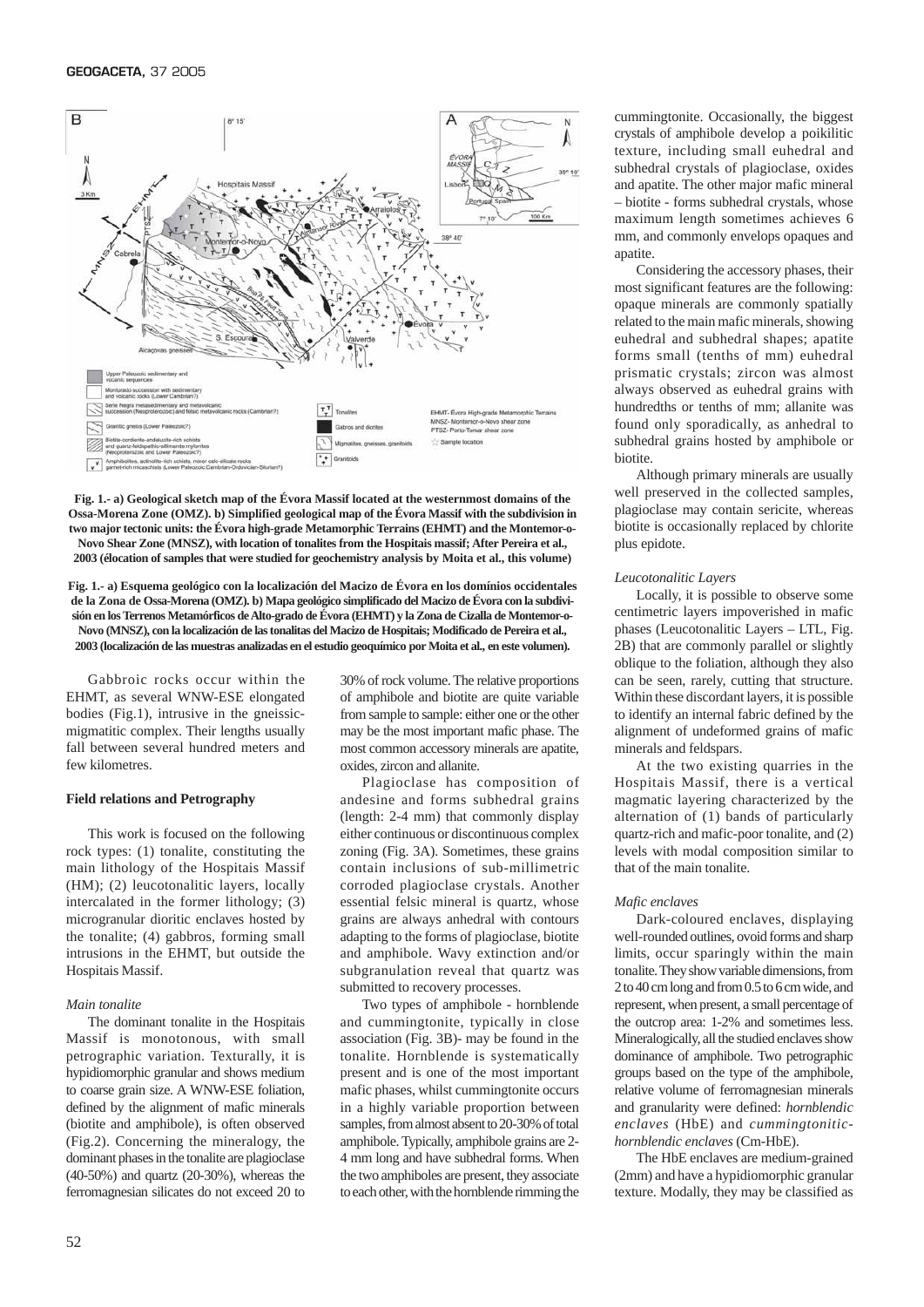

**Fig. 2.- Field relations within Hospitais Massif: A) Elliptic flattened enclaves parallel with the main tonalitic foliation, B) Development of LTL, cutting the tonalitc foliation, C) Development of a LTH around the microgranular mafic enclave**

*Fig. 2.- Relaciones de campo en el Macizo de Hospitais: A) Enclaves elípticos y aplastados paralelos con la foliación principal de la tonalita, B) Desarrollo de LTL cortando la foliación de la tonalita, C) Desarrollo de LTH en el borde de un enclave diorítico contenido en las tonalitas.*

diorites: hornblende is the most important mineral (40-50%), followed by plagioclase (30-50%) and quartz (5%). Cummingtonite is characteristically absent, but, sometimes, hornblende shows mimetic features (specially "ghosts" of a previous fine twinning) after the ferromagnesian amphibole. Hornblende occurs as euhedral/ subhedral crystals  $({\sim 2mm})$  occasionally containing plagioclase, apatite and opaque inclusions. When in contact with plagioclase, amphibole grains tend to adapt to the feldspar contours. Crystals of plagioclase (andesine-labradorite) typically exhibit subhedral forms and display complex continuous zoning. The oxide minerals have subhedral habit and, in some samples, reach 4-5% of the mode. In these enclaves, biotite occurs in small amounts, but it may show a poikilitic development. Quartz is anhedral with lamellar subgranulation.

The Cm-HbE enclaves are distinguished from the previous type mainly by (1) the significant amounts of both amphiboles (hornblende and cummingtonite), (2) the seriate texture with dominance of relatively small grains (<2mm) and (3) the systematic presence, as an accessory phase, of biotite. These enclaves have modal compositions typical of diorites or microdiorites, since plagioclase (50-60%) and amphibole (30- 35%) are largely dominant. Quartz (~5%) and biotite (1-2%) are other significant phases, whilst opaques and apatite only occur in very small amounts. Plagioclase (labradorite) grains are anhedral and their dimensions vary from 0.5 to 1-2mm (rarely 4mm). The biggest crystals have concentric zoning - sometimes of complex nature - and diffuse twinning, in contrast with the sub-millimetric grains, which show well-defined twinning and minor zoning. In several cases, well developed plagioclase preserve cores that seem to have been reworked. Amphiboles are usually present in aggregates of small (usually, less than 250ìm in length) and irregularly shaped grains. In those sets of crystals, both hornblende and cummingtonite are present, in a proportion of approximately 60:40, and the ferromagnesian amphibole is confined to a central position. Biotite is a subordinate phase occurring as small and elongated grains; it is occasionally replaced by chlorite and epidote. The crystals of apatite, characteristically euhedral and elongated (axial ratios 3:1 - 5:1 and some acicular), are usually associated with the felsic minerals. Quartz is anhedral with lamellar subgranulation and opaques are manly associated with the felsic minerals.